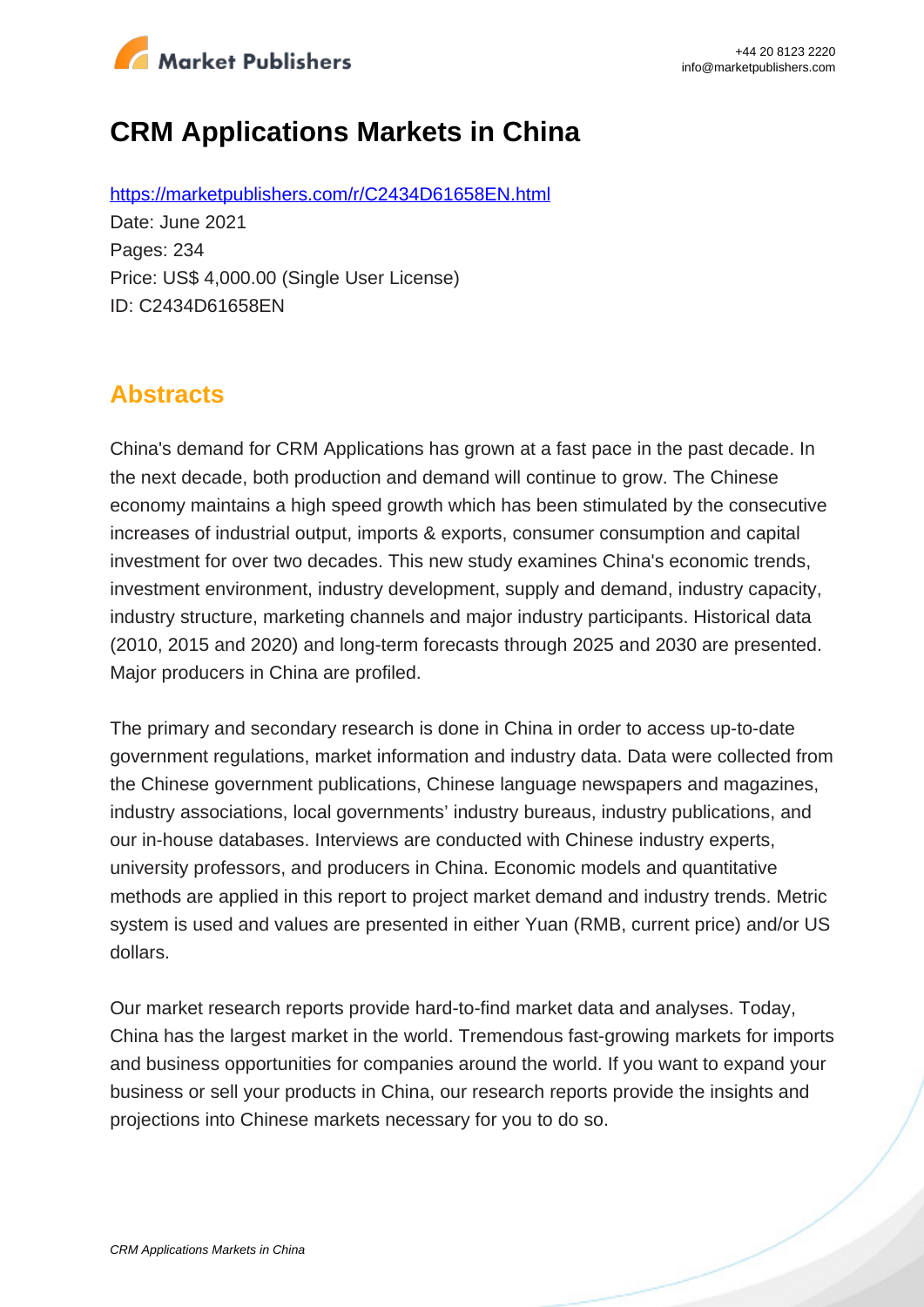

### **Contents**

#### **I. INTRODUCTION**

Report Scope and Methodology Executive Summary

#### **II. BUSINESS ENVIRONMENT**

Economic Outlook Key Economic Indicators Industrial Output Population and Labor Foreign Investment Foreign Trade Financial and Tax Regulations Banking System and Regulations Foreign Exchange Taxes, Tariff and Custom Duties

### **III. CRM APPLICATIONS INDUSTRY ASSESSMENTS**

CRM Applications Industry Structure Overview Major Company Locations and Sales Volumes Market Share of Key Companies Potential Entrants Major End-Users Major Foreign Companies Technology Trends

### **IV. CRM APPLICATION SALES VOLUMES & FORECASTS**

**Overview** Major CRM Application Segments CRM Application Sales Volumes and Forecasts CRM Software Imports and Exports Pricing Trends

### **V. CRM APPLICATION DEMAND BY MARKET**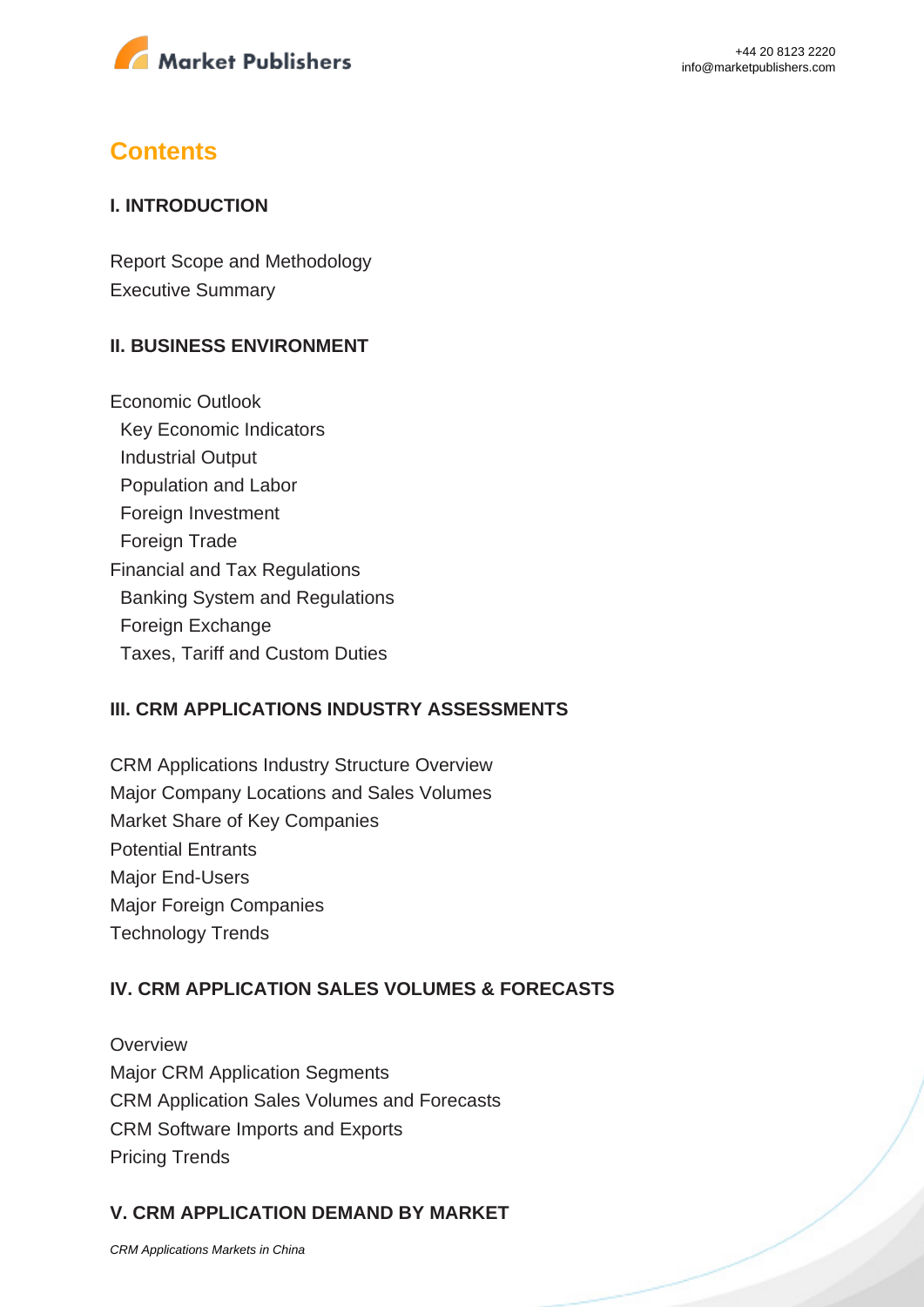

Chinese IT Industry Outlook CRM Applications Markets Outlook Overview **Communications**  Communication Market Outlook CRM Applications Demand in Communications Financial Services Financial Services Market Outlook CRM Applications Demand in Financial Services **Education**  Educational Market Outlook CRM Applications Demand in Educational Markets Health Care Health Care Market Outlook CRM Applications Demand in Health Care Manufacturing Manufacturing Market Outlook CRM Applications Demand in Manufacturing Retails Retail Market Outlook CRM Applications Demand in Retails Other CRM Applications Markets

### **VI. MARKETING STRATEGIES**

Distribution System in China China's Distribution System CRM Applications Distribution Channels Transportation and Freight Infrastructure **Communications** China's Market Entry **Licensing** Franchising E-commerce Trading Companies and Local Agents Representative Offices and Chinese Subsidiaries Wholly Foreign Owned Enterprises

### **VII. CRM APPLICATIONS COMPANY DIRECTORY**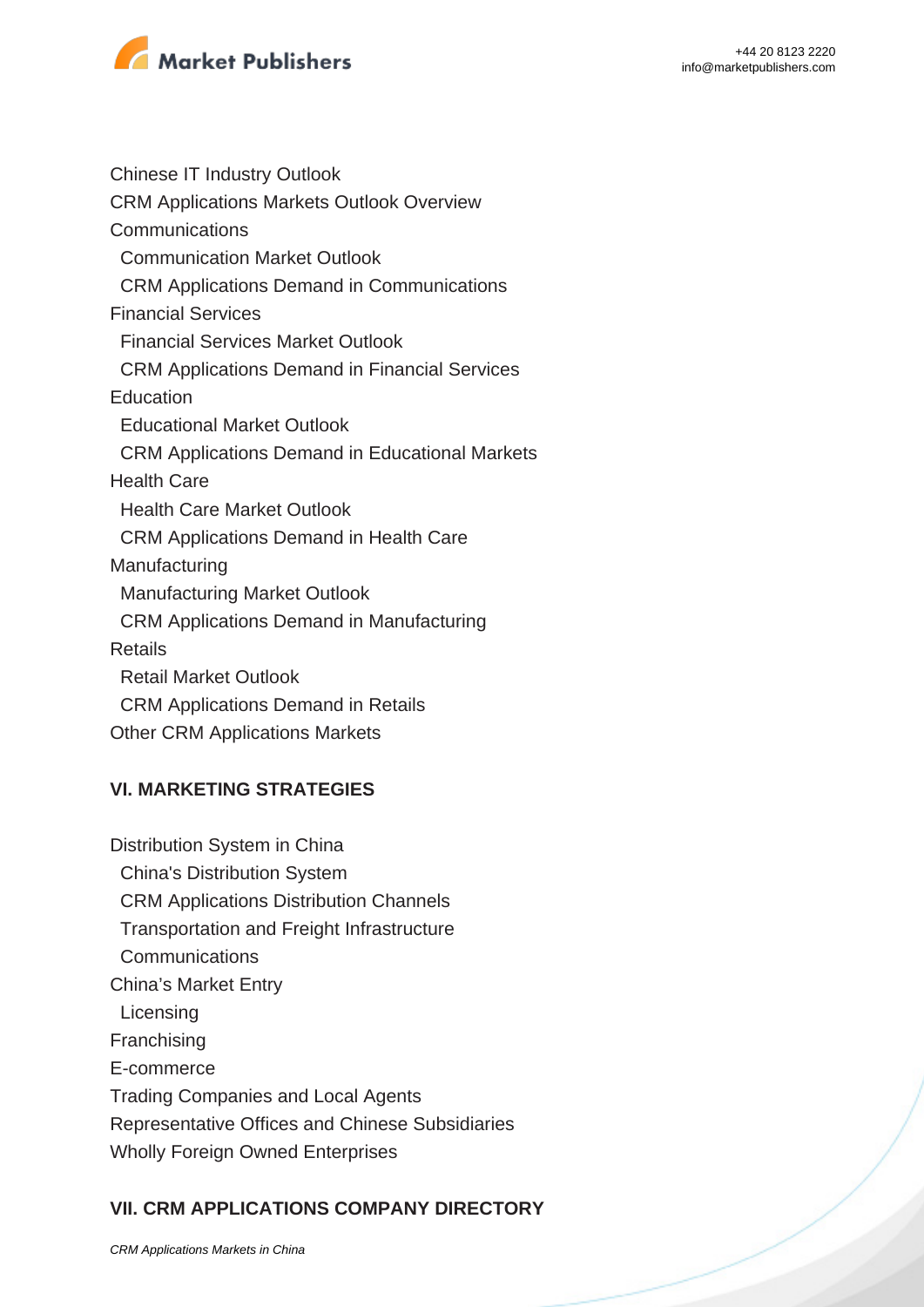

CRM Applications Company Profiles **Distributors** Research Institutions and Associations Major End-Users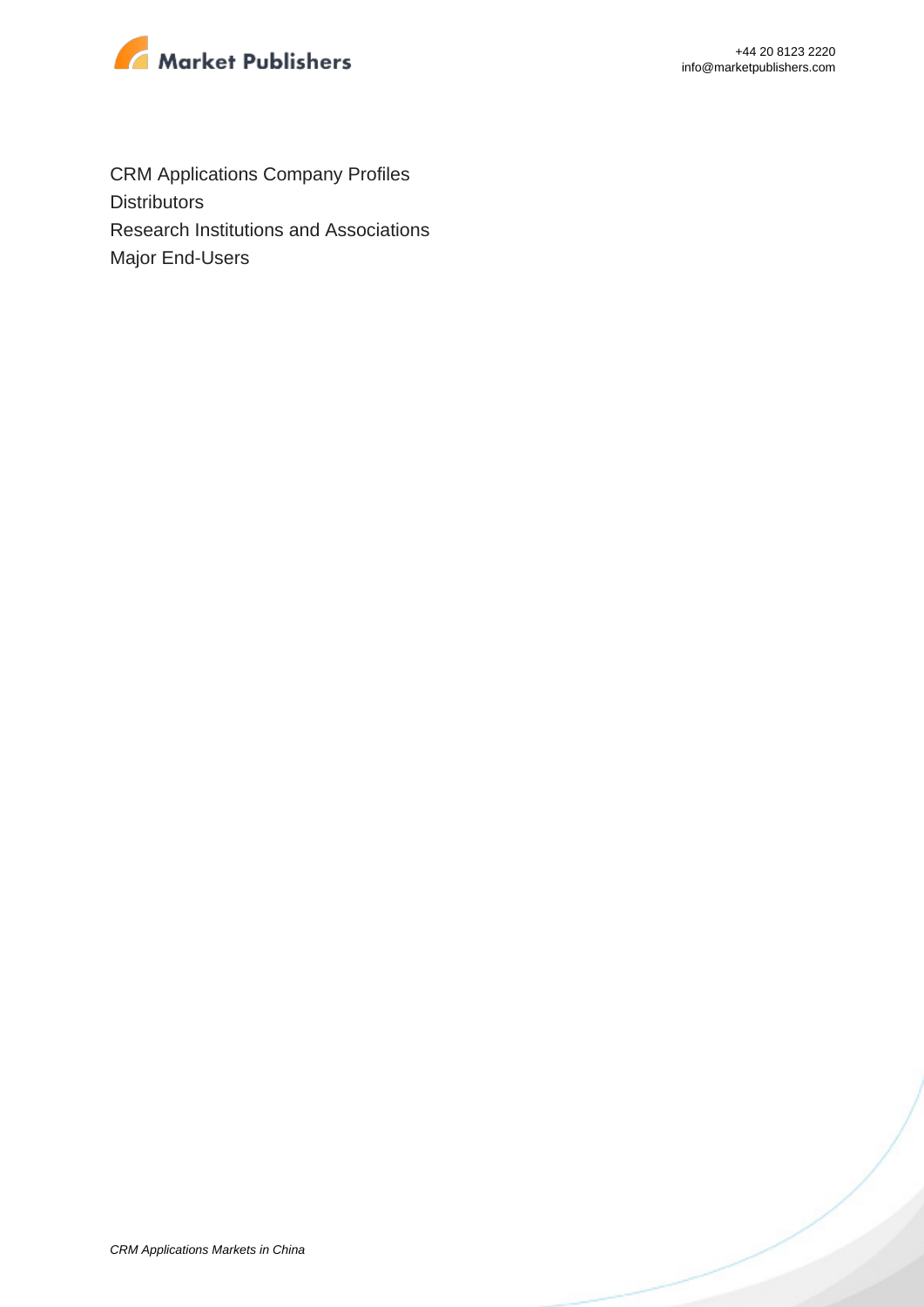

## **List Of Tables**

### **LIST OF TABLES**

### **I. INTRODUCTION**

Economic Outlook Summary CRM Applications Supply and Demand Summary

### **II. BUSINESS ENVIRONMENT**

Key Economic Indicators Industrial Output Population and Labor Force Trends Foreign Investment and Loans Foreign Trade Key Commodity Exports from China China's Exports to its Leading Trade Partners Key Commodity Imports into China China's Imports from Its Leading Trade Partners

### **III. CRM APPLICATIONS INDUSTRY ASSESSMENTS**

Major Company Locations Major CRM Applications Company Sales Volumes Market Share of Key Companies Major End-Users Major Foreign Companies

### **IV. CRM APPLICATIONS SALE VOLUMES & FORECASTS**

CRM Application Sales Volumes and Forecasts CRM Software Imports and Exports

### **V. CRM APPLICATIONS DEMAND BY MARKET**

Chinese IT Industry Outlook Total CRM Applications Demand by Market Communication Market Outlook

[CRM Applications Markets in China](https://marketpublishers.com/report/software/application_software/crm-applications-markets-in-china.html)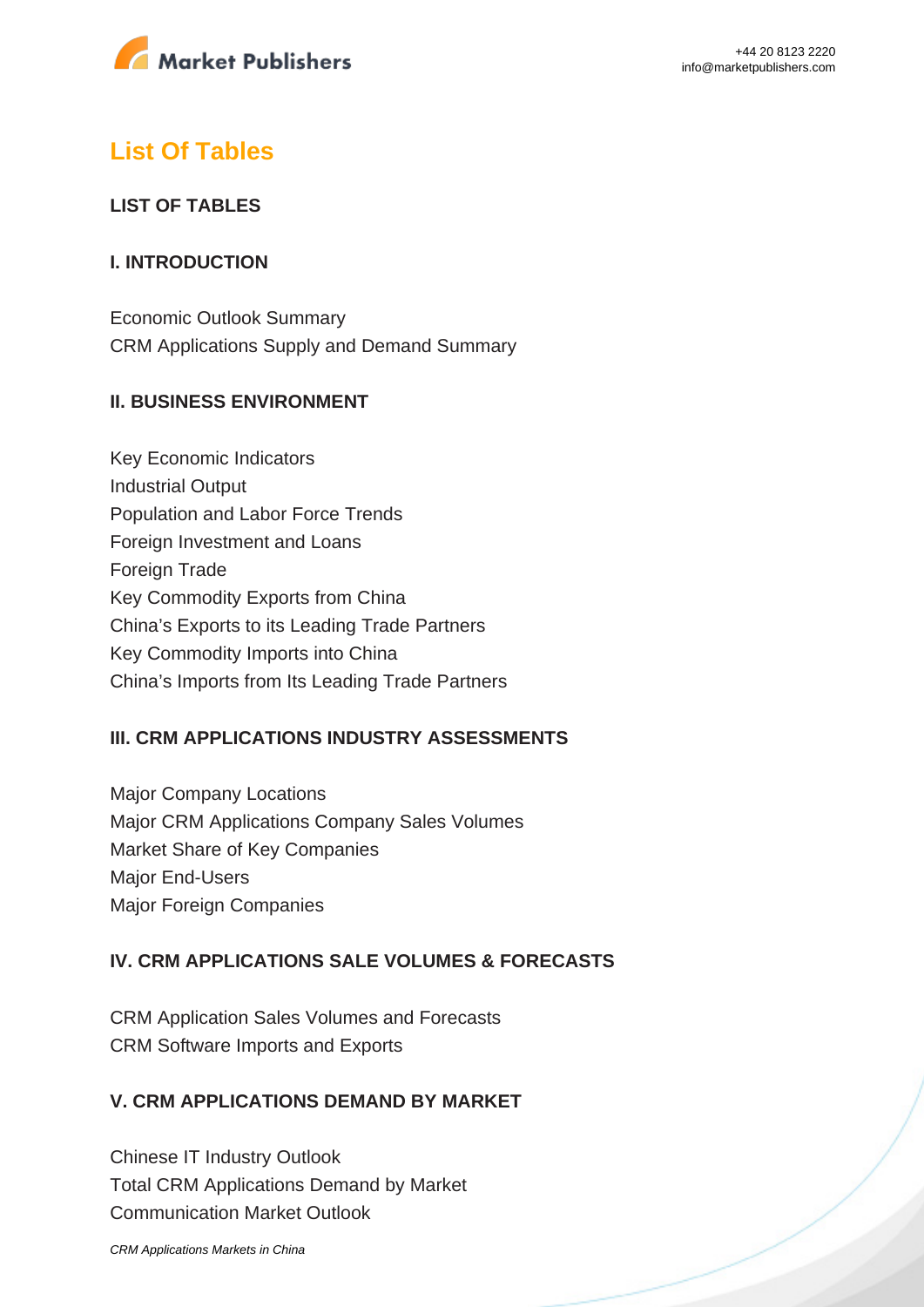

- CRM Applications Demand in Communications
- Financial Services Market Outlook
- CRM Applications Demand in Financial Services
- Educational Market Outlook
- CRM Applications Demand in Educational Markets
- Health Care Market Outlook
- CRM Applications Demand in Health Care
- Manufacturing Market Outlook
- CRM Applications Demand in Manufacturing
- Retail Market Outlook
- CRM Applications Demand in Retails
- Other CRM Applications Markets
- LIST OF CHARTS
- CRM Applications Sale Volumes and Forecasts Summary
- China's GDP and Industrial Output
- Industrial Output by Ownership
- Foreign Investments and Loans
- China's Imports and Exports
- CRM Applications Sale Volumes and Demand
- CRM Applications Exports and Imports
- CRM Applications Demand by Market